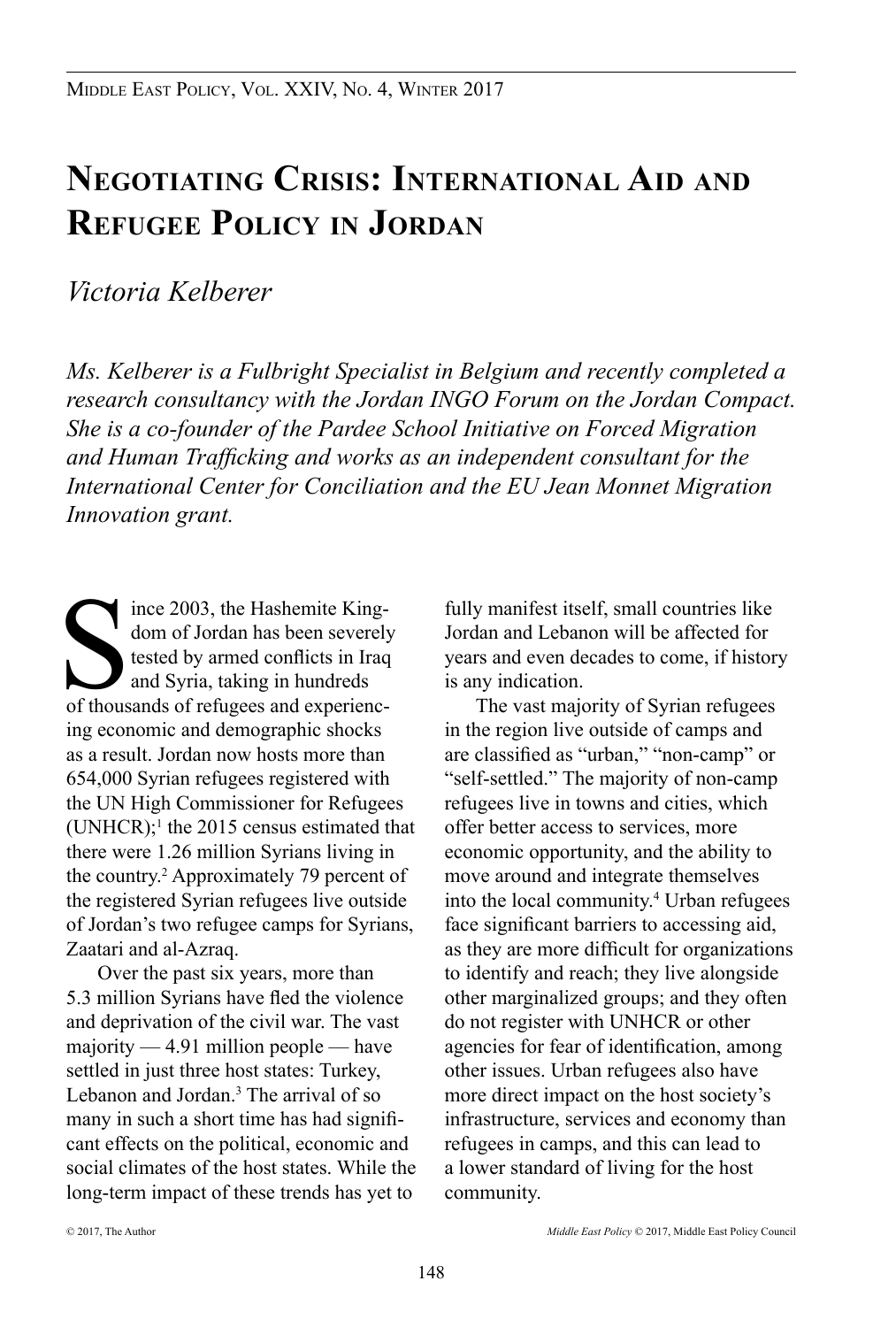Jordan is the third-largest regional host state, but — after Lebanon — second in terms of the demographic impact of Syrians on the country. Of the 9.6 million inhabitants of Jordan, including nationals and the foreign born, Syrians make up between 6.8 and 13 percent.<sup>5</sup> Resources to expand access to services, housing and employment have not kept up with rising demand. The government estimates that, as of 2016, it has spent \$8.6 billion in direct costs for hosting Syrian refugees since the onset of the crisis — approximately 16 percent of the annual budget.<sup>6</sup>

The Regional Refugee and Resilience Plan 2017-197 for Jordan, published jointly by the UNHCR and the government, has called for \$7.68 billion in aid over three years.8 Yet appeals for international donations have met an average of only 60 percent of total needs from 2014 to 2016. As of October 2017, only 42 percent of the UNHCR's appeal for Jordan had been fulfilled, a shortfall of nearly \$700 million.<sup>9</sup> Funding deficits, coupled with competition over jobs and resources, and infrastructure degradation, have heightened intercommunal tensions.10 It is in this context that the government of Jordan has shaped its policies toward Syrian refugees. Yet, contrary to expectations, in 2016 Jordan surprised many observers when it announced the terms of what would become known as the Jordan Compact, a commitment to granting Syrians access to work permits and expanding educational opportunities for refugees.<sup>11</sup> This had previously been a political nonstarter.

Jordan's policy concessions achieved their intended goals: at the 2016 London conference, nearly \$1.4 billion in grants were pledged, 37 percent higher than the \$988 million originally pledged.<sup>12</sup> Additionally, Jordan received access to

\$923 billion in loans, many of them at concessional rates previously unavailable to a middle-income country. This raised Jordan's access to development financing to \$1.8 billion in 2016.13 In June 2016, the EU also announced the initial terms of the trade deal promised under the Jordan Compact, giving manufacturers who employ certain quotas of Syrian refugee workers tariff relief, among other benefits.<sup>14</sup>

The Jordan Compact was declared a success on many levels by humanitarian organizations, donor states and the government of Jordan. With enhanced access to work and education, Syrian refugees could begin to support themselves and contribute to the economy. They would also enjoy additional protections and labor rights under the migrant-work-permit system and the Ministry of Labor. In addition, the government received significantly higher levels of direct budget transfers from the international community as well as taxes from Syrians and their employers. Some hailed the Jordan Compact as a model for the longawaited "sustainable refugee response," a silver bullet to address the issue of ineffective injections of short-term emergency aid into refugee situations that are increasingly non-camp, urban and protracted.

Jordan's abrupt change of policy regarding Syrians' ability to work in the country reflects a shift in its rent-seeking strategy for humanitarian aid in the context of an evolving market. Major donor states to UNHCR — chief among them the United States, the European Union, individual European and Arab countries, and Canada — have significant influence over how humanitarian funding is allocated and which crises and host countries receive more resources and attention.<sup>15</sup> Yet host countries are far from passive recipients of either aid or refugees, particularly experi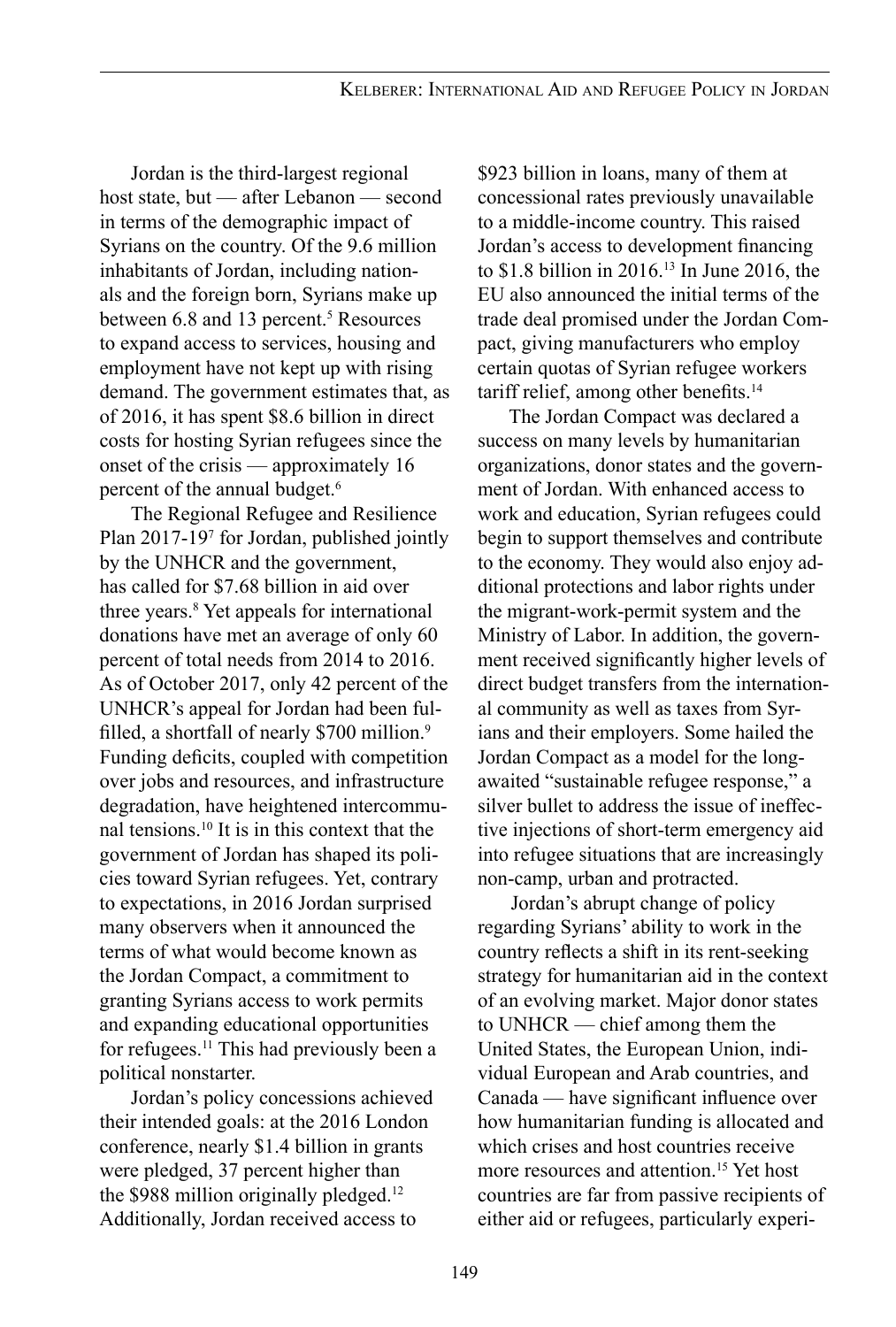enced host states like Jordan. Their various policy strategies adopted in the attempt to attract higher levels of funding reveal them as important actors in aid negotiations, with greater agency than is commonly portrayed.

#### **REFUGEE POLICY**

Jordan's decision to offer refugees work rights surprised many observers. Until 2016, refugee work rights were not on the table in discussions between the government of Jordan and international stakeholders.<sup>16</sup> As recently as June 2015, mention of work rights in even informal conversations with government ministries could lead to an abrupt end to meetings.<sup>17</sup> Perceptions are widespread that Syrians working informally take Jordanian jobs. Therefore, granting Syrians the right to work was considered unacceptable in a country where the native unemployment rate officially stands at 12-14 percent as of June 2017 and is much higher among women and youth.<sup>18</sup>

Yet throughout the Syrian refugee crisis, Jordan's policy approach has been slowly evolving in response to trends in the international market for humanitarian and development funding. Policies or programs that suggested the long-term permanence of a supposedly temporary population have been problematic throughout the Syrian refugee crisis, in part due to Jordan's experience of hosting Palestinians and Iraqis. Jordan's history as a refugee host stretches back to before it was formalized as an independent state; refugees have always played important roles in its politics, society and even security forces. During the Ottoman era, Jordan became home to Muslim Chechens and Circassians fleeing from the Russians in the Balkans and Anatolia in the nineteenth century. The latter group has come to play a unique role in the modern Jordanian security forces; a Circassian unit even guards the royal family. Armenian refugees fleeing the twentieth-century Ottoman genocide also settled in Jordan.<sup>19</sup>

After Jordan's independence from British control in 1946, the newly crowned king, Abdullah I, soon found his small desert land overwhelmed by Palestinians fleeing the *nakhba* (catastrophe) of the Arab-Israeli war of 1948. This influx, and that prompted by the subsequent annexation of the West Bank in 1949, tripled the population of Jordan, leaving "native" Transjordanians in the minority.20 Today, Palestinians are estimated by the Jordanian government to make up nearly half (43 percent) of the total population, $21$  although this figure is widely believed to be significantly lower than the actual percentage. Unofficial estimates place Palestinians at 60-65 percent of the total population, but their numbers are consistently underreported by the government.<sup>22</sup>

Despite its long history as a refugee host state, Jordan did not sign the 1951 Geneva Convention on Refugees and to this day lacks a national law on refugees. The government did, however, grant Palestinians in the country citizenship in 1954, the only regional host state to do so. $23$  The government, and King Hussein in particular, framed the naturalization policies as part of his duties under the culture of Islamic/Bedouin/Arab guesthood.24 Beginning in 1948, the United Nations Relief and Works Agency for Palestine Refugees in the Near East (UNRWA) established 10 official camps in Jordan for Palestinian refugees, and three unofficial camps were established in 1967 following the Six-Day War. Although most camps have been engulfed by expanding urban centers, many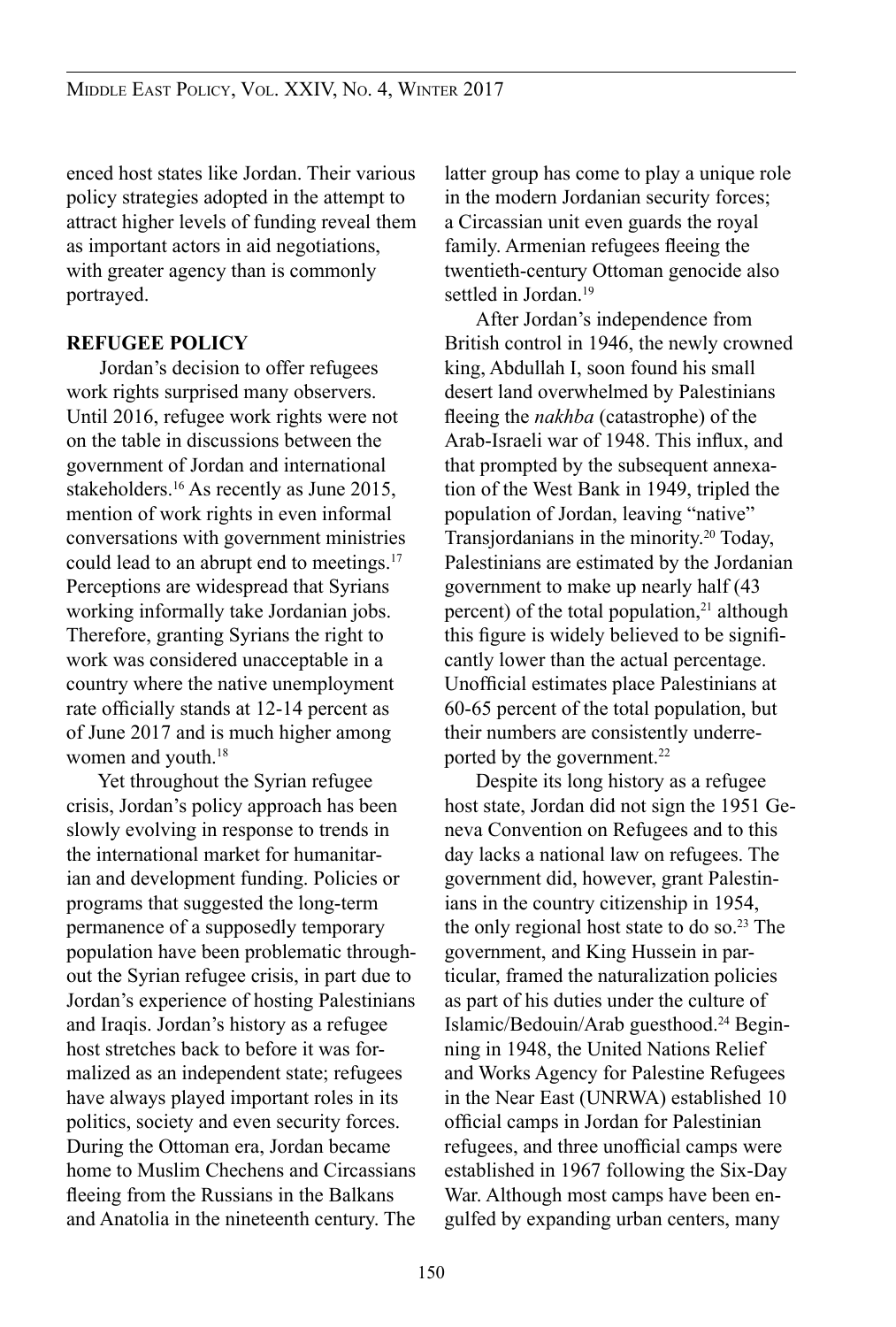remain pockets of economic deprivation and lack adequate infrastructure.

In the 1960s, Palestinian refugee camps increasingly fell outside the Jordanian government's control, becoming enclaves for rising Palestinian nationalism and militias. These "mini-states" finally came into direct and bloody conflict with the government at the end of the 1960s, primarily in clashes between militias affiliated with the Palestinian Liberation

tions, and cognizant of the fierce sectarian divisions in Iraq and its potential to spread to Jordan, the government chose not to construct camps.

A decade later, as hundreds of thousands of additional Iraqis arrived in the country during the Iraq War, Jordan continued to allow them to settle among the local population.<sup>26</sup> The policy against encampment satisfied the needs of both the Jordanian government and the refugees.

Organization (PLO) and the Jordanian as well as Israeli militaries. The 1968- 71 PLO war in the West

# **The refugees feared "Palestinianization" — an indefinite internment in a camp with its attendant poverty and security issues — and welcomed the ability to live more freely.**

In addition to addressing security concerns, the government saw that the economy could benefit

Bank, which had been occupied by Israel following the 1967 Six-Day War, resulted in tens of thousands of deaths, and the carnage spilled over into Jordan. The conflict reached its bloody peak in 1970, Black September.<sup>25</sup> During that time there were multiple assassination attempts on King Hussein and high-profile airplane hijackings. Although a peace agreement was signed between the PLO and the Jordanian live more freely.

continued until July 1971. The rise of the PLO resistance and subsequent civil conflict could and perhaps should have sparked a closed-door policy toward refugees in the kingdom, as one might expect following a near civil war relating to a refugee population. But in the case of the next large arrival of refugees (the Iraqis, 1991-2009), the Jordanian government did not close its borders or warehouse refugees in camps. During the first Gulf war, 1990-91, recalling how camps had provided Palestinian militias with recruits and a base for opera-

government in October 1970, fighting

from the infusion of the relatively wealthy Iraqis' resources. The refugees, for their part, feared "Palestinianization" of a different sort — an indefinite internment in a camp with its attendant poverty and security issues — and welcomed the ability to

The arrival of Iraqi refugees in Jordan during the first Gulf war led to a major shift in the international community's presence in Jordan. Previously, UNRWA had been the dominant refugee agency in the country, its mandate limited to serving the Palestinian refugee population, many of them in camps. With the arrival of the Iraqi refugees, UNHCR began its first significant operation in the country and had to focus on meeting the needs of urban refugees, given the government's policies against encampment. Following the establishment of its first permanent office in the country in 1997, UNHCR signed a Memorandum of Understanding with Amman in 1998, although Jordan is still not a signatory to the 1951 Geneva Convention.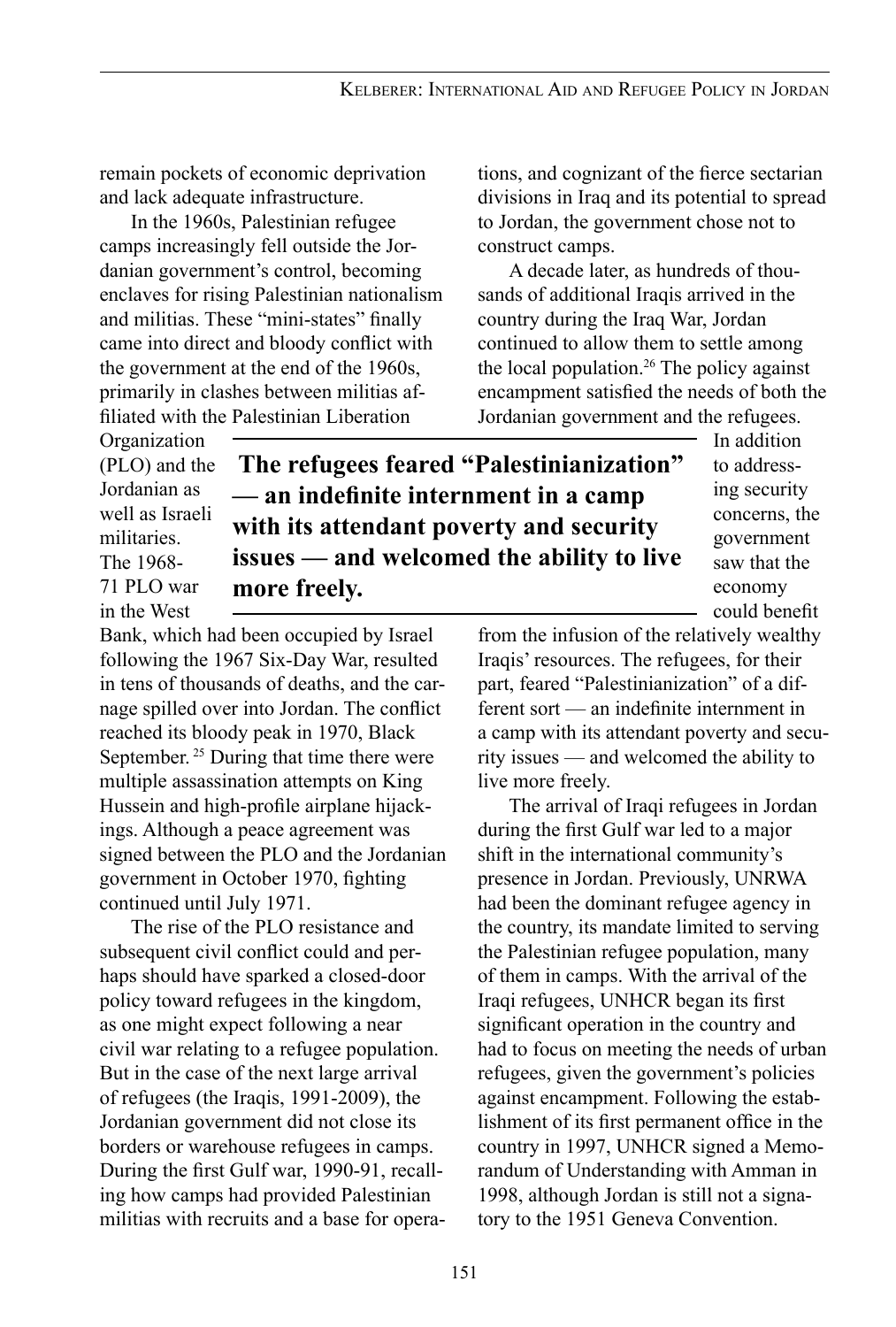Extremely careful not to classify the Iraqis as "refugees," Jordan labeled them "guests" intended to reside in the country temporarily.27 With the second influx of Iraqi refugees during the Iraq War, UN-HCR began spending more per refugee in Jordan than it did in any other concurrent crisis.28 Regardless of its nonsignatory status to international refugee law and the lack of domestic legislation pertaining to refugees, Jordan sits on the Executive Committee of the UNHCR and has been a crucial host-state partner in the shaping of its policies and practices since the 1990s.<sup>29</sup> UNHCR, in turn, has expanded its presence in Jordan significantly expanded in the past two decades and has increasingly shifted aid directly to the state.

After the U.S. invasion of Iraq in 2003, Jordan granted Iraqis permission to attend public schools and adopted a *laissez-faire* approach to Iraqis' participation in the economy, whether they worked informally or owned businesses.30 Throughout both Gulf wars, Jordan continued to frame Iraqi residence in Jordan as temporary, within the contexts of both "guesthood" and Islam.31 However, the 2005 bombings of hotels in Amman, which were carried out by Iraqis, led the state to view the refugees as potential security threats; subsequently, policies became less accommodating. The government's security concerns were compounded by a lack of funding from the international community, and it began significantly restricting Iraqis' access to Jordanian services in 2006.

By 2007, Iraqis were not allowed to attend public schools or access the national healthcare system unless they did so through schools or clinics funded by UNHCR. Jordanian officials also cracked down on informal work and business ownership.32 Only when 60 percent of

UNHCR's budget for 2007 was transferred directly to the government did Jordan relax these policies. This was one of the first and most important signals that international aid could be transferred directly to the state in return for refugee protections and access to services.<sup>33</sup> This period (2003-09) saw the rise of Jordan's use of refugee rights as an "implement of rent-seeking,"34 an indication of things to come during the Syrian refugee crisis.

#### **THE SYRIAN REFUGEE CRISIS**

Prior to the Syrian conflict, the border between Syria and Jordan was porous, and the two countries were major trading partners. Syrians had not previously needed a visa to enter the country, and many families have ties across the border. Relations between the two governments were not as close, however, despite a rapprochement at the beginning of the regimes of Bashar al-Assad and Abdullah II in the early 2000s. The Syrian government has a history of interfering in Jordan's domestic affairs to destabilize the monarchy, including supporting Palestinian militias hostile to the government.<sup>35</sup>

Still, King Abdullah II was reluctant to condemn Assad's actions in the early months of the Syrian civil war and pursued an open-door policy for refugees fleeing the conflict, calling them "guests," like their Iraqi predecessors. From 2011 to 2013, Jordan pursued relatively welcoming and accommodative policies towards Syrian refugees, a stance that began to change as arrival rates grew exponentially in the latter half of 2012 through 2013.

In July 2012, Jordan opened the first of two refugee camps for Syrians in the country: Zaatari camp near Mafraq in northern Jordan. Following the influx of arrivals in 2013, the camp became extremely over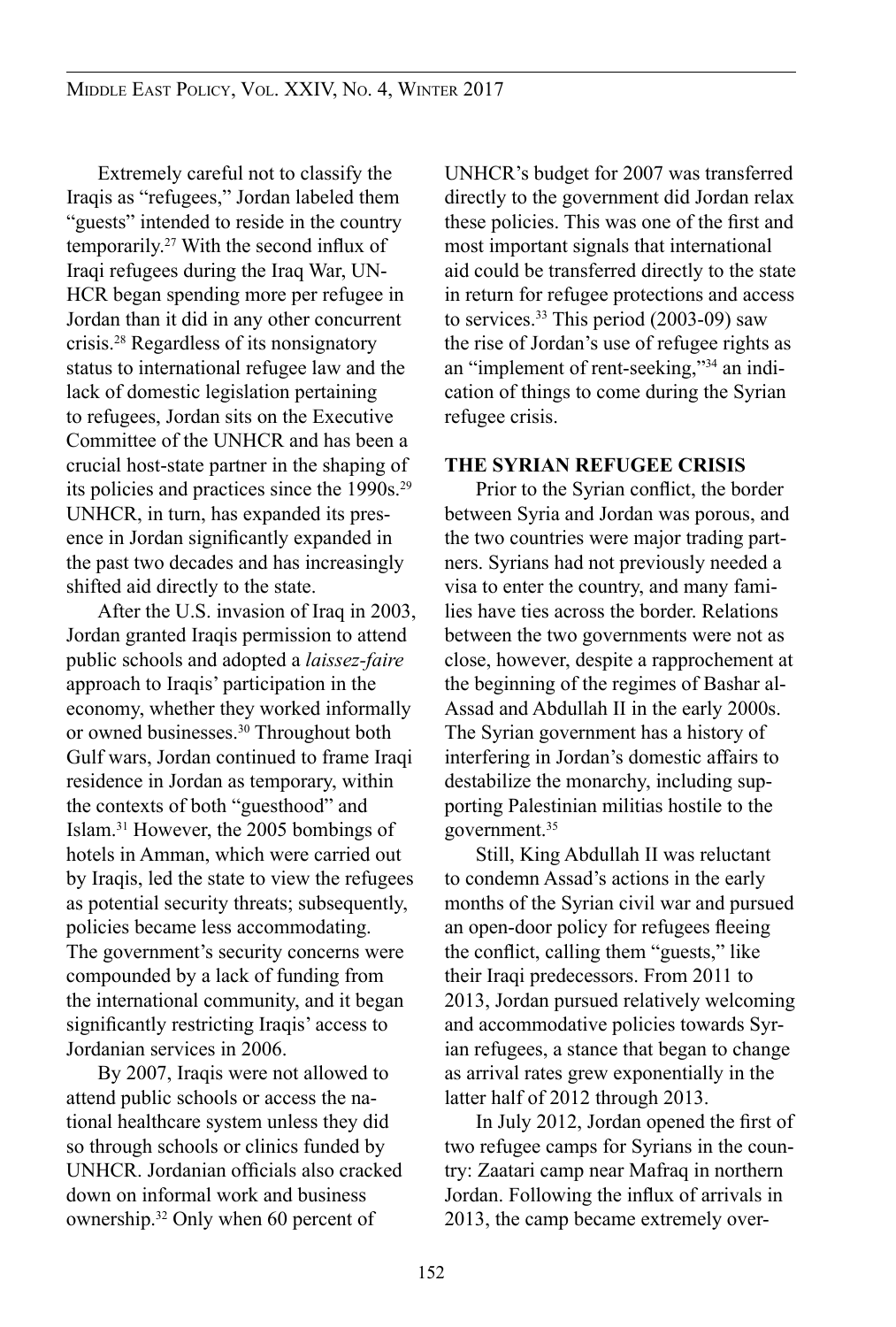populated, reaching an estimated 130,000 residents before tapering off to around 80,000 in later years, as refugees moved to urban areas, both through the official bailout system and by leaving unofficially.36 The opening of al-Azraq camp in April 2014 and the subsequent routing of all new arrivals to that location also helped to decrease Zaatari's residents.37

Despite the media focus on Zaatari, the vast majority of refugees in the country live outside of camps. Reflecting the settlement patterns in Jordan as a whole, most Syrian refugees have settled in urban or peri-urban areas, often living alongside marginalized groups such as other refugees, migrant workers and impoverished Jordanians.38 Rather than force Syrians to rely on parallel (and often underfunded) service delivery from international organizations, since the beginning of the crisis the government has allowed them access to the national healthcare and education systems. Areas of high refugee settlement have concurrently experienced rising rents, decreased access to services, degraded infrastructure, and competition over jobs and resources, leading to heightened tensions with other communities.

The government's decision to allow Syrians access to the national healthcare and education systems is itself surprising. By integrating Syrians into local structures, the government took the risk of angering citizens, who would now need to share infrastructure that was already stretched to the breaking point in many areas. In doing so, however, Jordan has been able to lobby for more direct transfers to the state from the international community, rather than funneling assistance directly to humanitarian organizations or camps.

Because of these policies, the government can allow or deny refugees access to

local infrastructure and crucial services, including healthcare and education, just as it did during the Iraqi refugee crisis. Jordan has used its refugee policies as leverage in international negotiations to lobby for increased access to aid, and threatened to retract protections and services if it is not delivered. In 2013, for instance, the World Bank approved a \$150 million loan to Jordan for its bread subsidy program despite its official stance against subsidies. In return, Jordan pledged to spend \$55 million of the loan on subsidies for Syrian refugees.39

The Jordanian government has also taken an increasingly active role in UN-HCR's Regional Response Plan (RRP), which in 2015 was renamed the Regional Refugee and Resilience Plan (3RP). According to humanitarian practitioners, Jordan's direct collaboration in these processes led to the gradual predominance of "resilience" and "local capacity" building over a purely humanitarian approach.<sup>40</sup> The category "resilience," introduced in the 2015 3RP, justified higher direct transfers to the Jordanian government in the name of local capacity building. Specifically, resilience activities

 … [adopted] as a primary planning assumption the recognition that (a) the Syria crisis is provoking a developmental disaster in parts of Jordan; (b) the crisis has impacted national and local systems and institutions, which have to be addressed and mitigated to ensure refugees' and vulnerable Jordanians' continued access to basic services and to prevent a deterioration of social cohesion; and (c) efforts to mitigate these impacts must be integrated with the refugee response and extended through a resilience-based programming approach.<sup>41</sup>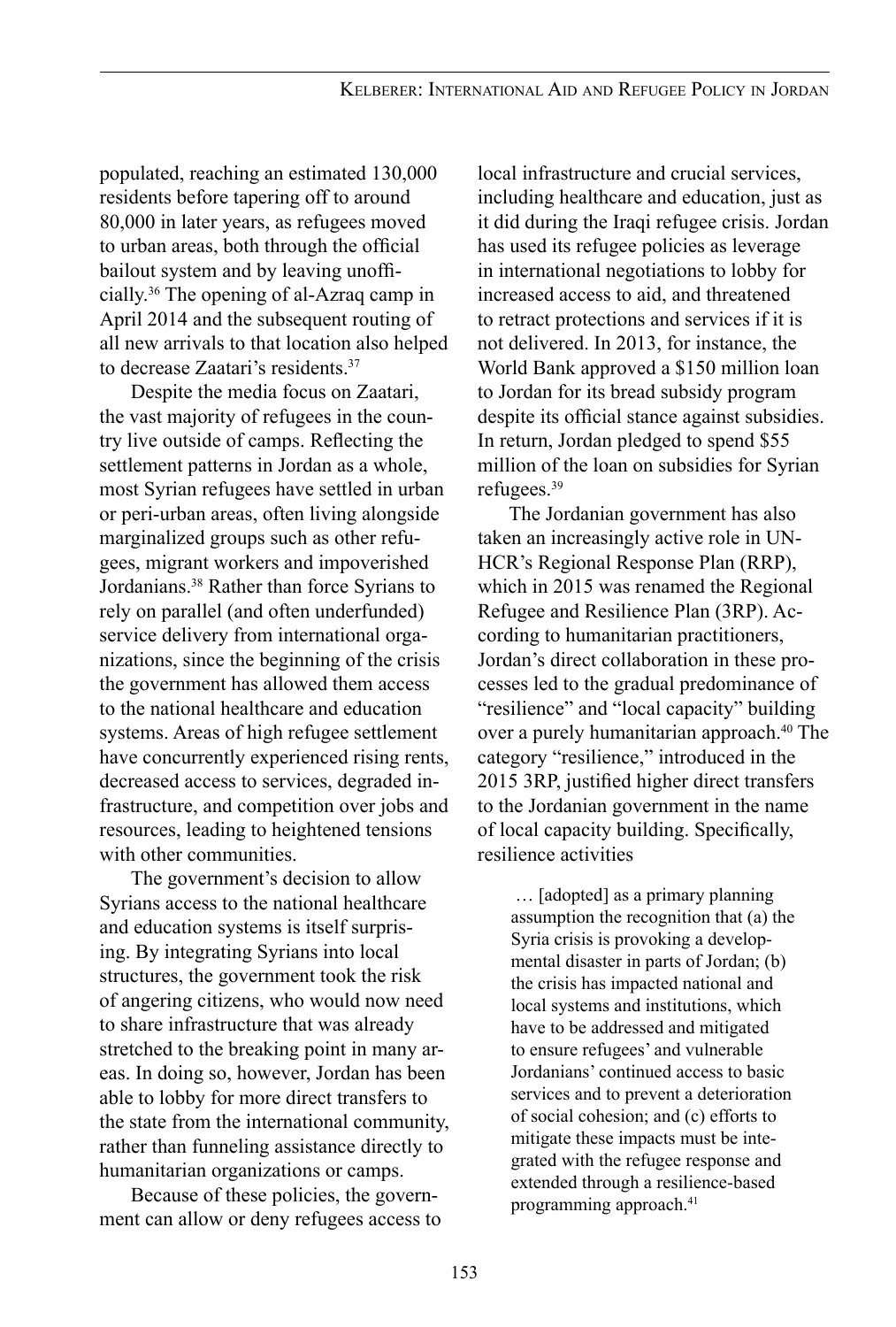Large sectors such as education, health, environment, energy and local governance now fall under resilience activities, resulting in a 2015 appeal for \$1.191 billion in international assistance.<sup>42</sup> The 2015 Jordan Response Plan (JRP) also called for \$1.144 billion in direct budget transfers to the state to pay for subsidies to Syrians, security, infrastructure depreciation and income loss, in addition to the funds designated for local capacity building<sup>43</sup> In urban areas, Jordanians must make up a minimum of 30 percent of the beneficiaries, although in some sectors or programs this quota rises to 50 percent.<sup>44</sup> By contrast, in the more humanitarianfocused 2014 RRP, the sixth iteration of the RRPs, the Jordanian government was only allocated \$413 million in direct budget transfers, or just over a third of the total for 2015. A much greater majority of funding for the 2014 RRP was allocated to humanitarian organizations.<sup>45</sup>

By reframing the crisis as a "developmental disaster" rather than a purely humanitarian one, Jordan has increasingly shifted humanitarian and development assistance directly to the state. This framing has taken place not only in traditional humanitarian settings, but also at important international development conferences. At the 2015 Third International Conference on Financing for Development, in Addis Ababa, Jordan issued a statement linking the country's development outcomes to the broader refugee crisis, calling for changes to eligibility criteria for international development assistance and finance — to include middle-income countries hosting refugees as well as lowincome countries, an appeal that would be answered at the London conference in February 2016.<sup>46</sup>

#### **THE EVOLVING MARKET FOR AID**

Jordan's changes in refugee policies in many ways reflect shifts in the international market for humanitarian and development aid. The negotiations for the London conference in 2016 took place in the shadow of the European Union's own migration crisis, which resulted more from EU policy than from sheer numbers of migrants. European donor countries and the United States were anxious to stem the flow of migrants arriving at their borders, especially in the wake of the November 2015 Paris terrorist attacks.

Cognizant of this attitude within major donor states, prior to the London conference humanitarian agencies lobbied the Jordanian government to expand refugee work rights in the country to garner more aid.47 That negotiations for aid are far from apolitical, as their guiding principles often state, should not surprise any observer. Aid is scarce relative to global needs, unevenly distributed according to absolute numbers, and tied to broader donor and host country political agendas. Jordan is one example of a small host country with a relatively strong economy that has nonetheless accrued ever-expanding sources of aid from international donors, in large part due to the government's successful navigation of these markets.

Throughout UNHCR's history, donor states have had major influence on how and where refugee responses are carried out. For instance, in the 1970s and 1980s, waning donor interest in continuing longterm "care and maintenance" programs led to a similar shift towards developmentoriented approaches in UNHCR's refugee responses.48 Donors were averse to injecting further large amounts of funding into refugee camps, which would never attain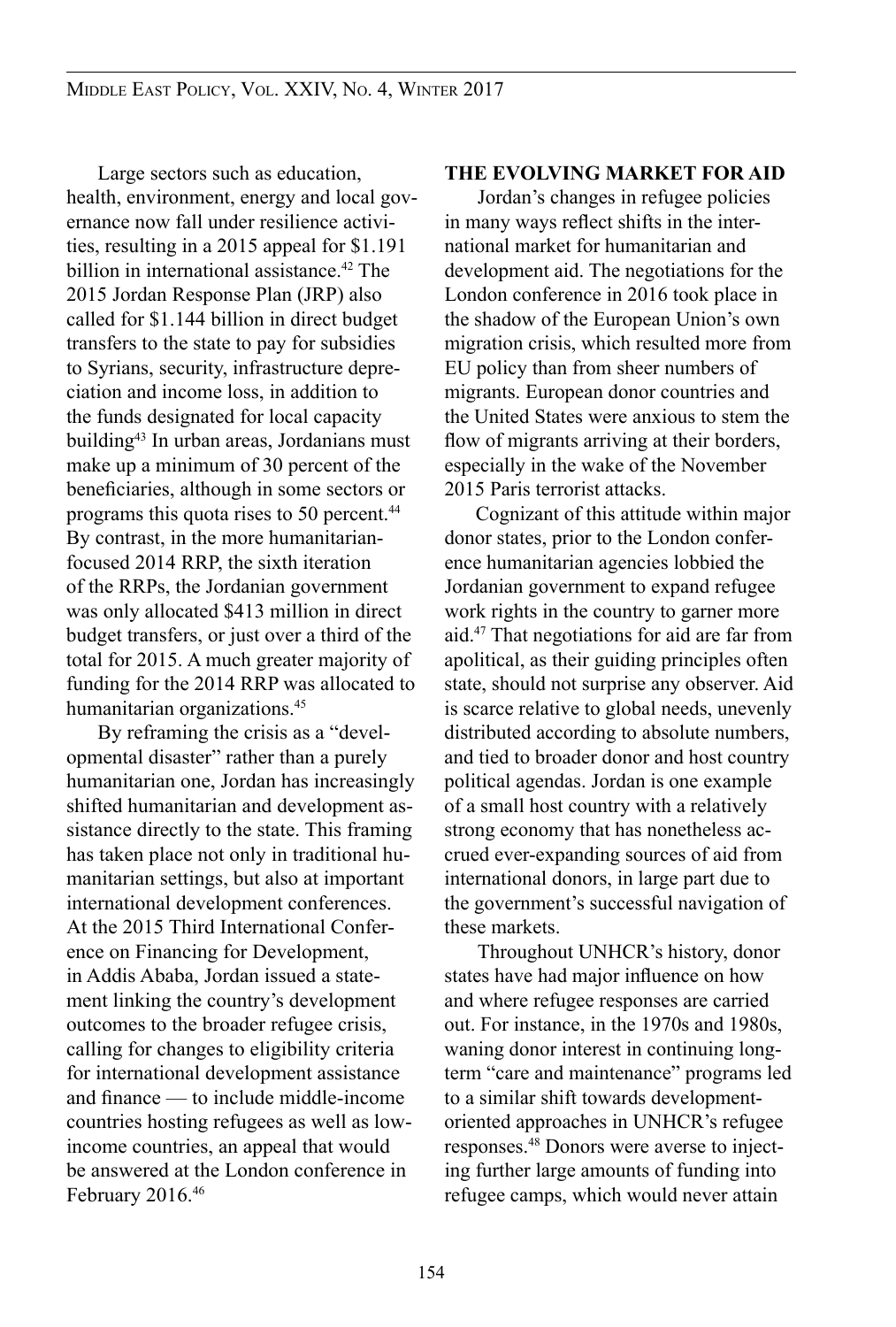economic self-sufficiency, but they also did not want to invest too heavily in host countries that supposedly temporary refugees would one day leave to return to their countries of origin.49

In one of UNHCR's largest operations during this period, for Afghan refugees living in Pakistan, the result of donor-state influence was a refugee-employment program called IGPAR (1984-94), which provided 21 million days of employment and completed nearly 300 projects for \$86 million.<sup>50</sup> Similarly, the first and second International

surge during this period — the number of "protracted refugees" worldwide steadily grew.<sup>54</sup> By the early 2000s, while resettlement and return became increasingly unlikely long-term solutions for the growing number of refugees worldwide, development-oriented approaches in host states came back into vogue among donors and the UNHCR alike<sup>55</sup>

The current manifestation of development-oriented approaches favored by donors prioritizes temporary local integration, backed by transfers of both humani-

Conference on Assistance to Refugees in Africa (ICARA I and II) in 1981 and 1984 resulted in

**Scholars almost universally argue that international organizations and host governments should focus on leveraging the resources of urban refugees to realize economic benefits from hosting.**

tarian and development aid to host states, and expanded formal refugee rights. As a result, inter-

a framework to respond to Africa's more than 4 million refugees with developmentoriented approaches. Unfortunately, the proposed interventions remained largely unimplemented and unfunded following the conferences.<sup>51</sup>

The end of the Cold War in the 1990s, and the corresponding ends of many related conflicts, reoriented donor states' interest towards the return of refugees to their home countries. As a result, international humanitarian funding became focused on projects located in those countries, rather than host countries.<sup>52</sup> Resettlement states, largely in Western Europe and North America, concurrently introduced more restrictive asylum policies and enacted containment approaches that aimed to keep refugees in their regions of origin.53

As the number of refugees who returned to their countries of origin, as well as those who were resettled to a third country, fell — following an initial national humanitarian and development organizations have reoriented their policies and funding priorities. These policy shifts have, in turn, been adopted by some host countries, like Jordan, more rapidly and adeptly than others.

The UNHCR's own urban-refugee policies have rapidly adapted over the past two decades to increasingly align with the recommendations of academic researchers in the field. Scholars focusing on urban refugees and their livelihoods almost universally argue that international organizations and host governments should focus on leveraging the resources of urban refugees to realize economic benefits from hosting.<sup>56</sup> The right to work and the right to education are featured prominently in their recommendations to host states and donors alike, as pathways to enhance urban-refugee protections, integrate them more fully into local structures, and create add-on benefits for the host state and local communities.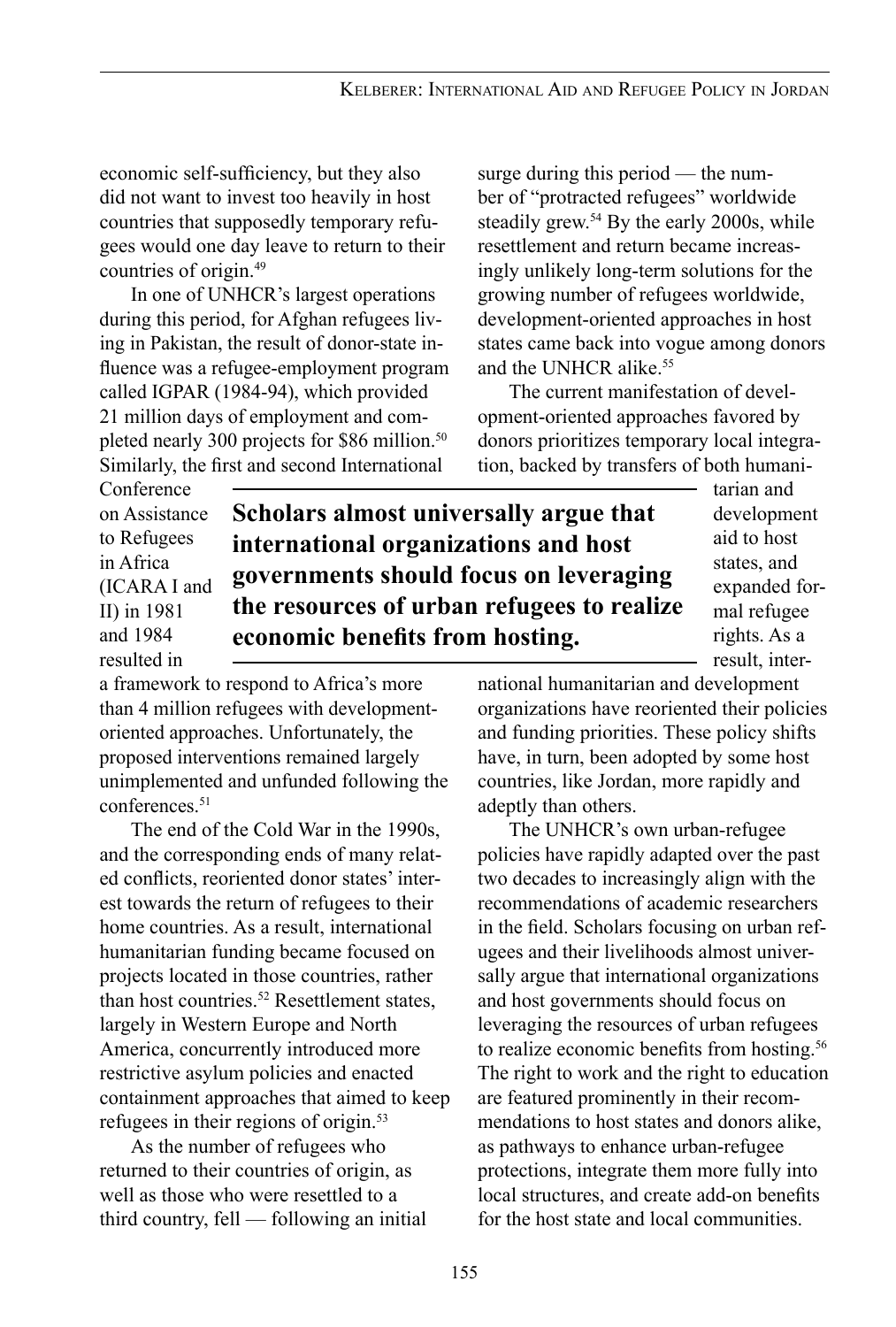The UNHCR itself did not issue an agency-wide urban-refugee policy until 1997. That policy treated urban refugees primarily as "troublemakers" and "irregular movers"; it was widely criticized by refugee advocates.57 The 1997 policy was rooted in the UNHCR belief that urban refugees represent the "three Ds: difficult, demanding and dangerous."58 The policy reflected "minimum engagement" by UNHCR and the international community, "based on the presumptions of state responsibility for protection and assistance, and refugee self-reliance."59 Because refugees in urban areas fell outside the UN-HCR mandate, they were also almost entirely cut off from international assistance, save for rare cases of medical necessity.<sup>60</sup> Because of its negative reception and its implications for refugees, many humanitarian organizations and even UNHCR's own missions simply ignored the policy.<sup>61</sup>

The ever-growing number of urban refugees, in particular the large numbers of Iraqis displaced after the U.S. invasion in 2003, led to the 2009 revision of the UN-HCR's urban-refugee policy. Dr. Jeffrey Crisp, who was instrumental in reshaping the policy, notes that in the case of livelihood scholars, academic advocacy had a direct impact on policy outcomes.<sup>62</sup> The 2009 policy represented a major departure from the UNHCR's previous stance, for the first time stating that urban refugees had the right not only to live outside of camps, but to access international assistance. The Iraqi crisis had already seen the largest urban-refugee response in regional host states in UNHCR's history.<sup>63</sup>

The 2009 policy was followed by the 2014 Policy on Alternatives to Camps, in which the UNHCR stated that these were now preferred by the agency wherever possible.<sup>64</sup> The 2014 policy acknowledged for

the first time that "the defining characteristic of a camp… is typically some degree of limitation on the rights and freedoms of refugees and their ability to make meaningful choices about their lives."65 Fully adopting the framing of refugees as potential benefits, UNHCR's 2014 urban-refugee policy advocates that host states permit refugees to live freely outside of camps:

Refugees can better contribute to the communities where they are living when they are supported in achieving self-reliance in a way that is adapted to local conditions and markets. In many situations, the presence of refugees has stimulated local economies and development. Moreover, community-based protection activities and livelihoods and education programmes that also involve local people can promote social cohesion, reduce xenophobic attitudes and create a better protection environment. Where people work, study and play together, they are better equipped to resolve differences and live peacefully.<sup>66</sup>

As a practical matter, humanitarian agencies have struggled with the implementation of integrated approaches, and development agencies themselves have been reluctant to adopt refugee issues into their mandates.67 In recent years, particularly during the Syrian refugee crisis, development actors — often at the behest of donor states — have been more willing to focus on refugees and coordinate their activities with humanitarian actors. The inclusion of migration (including refugees) in four of the 17 Sustainable Development Goals in 2015 was hailed by humanitarian organizations as a major step by the international community toward recognizing both the challenges faced by migrants, as well as their contributions to host societies.<sup>68</sup>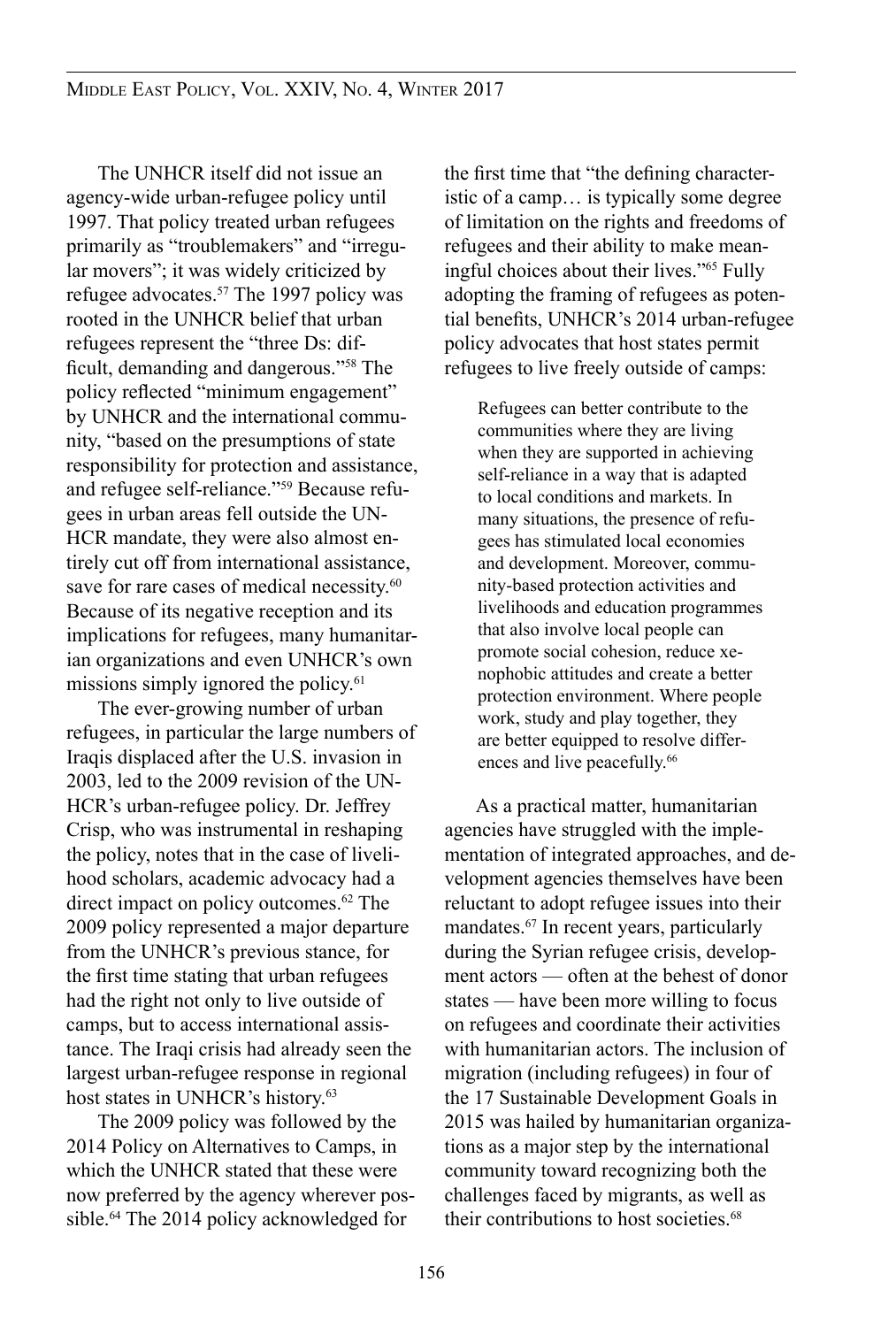Some host states have also incorporated the framing of refugee crises as development opportunities; Jordan has been a significant early adopter. This is hardly surprising, given how prominently the urban response to the Iraqi refugee crisis in Jordan influenced the 2009 and 2014 revisions of the UNHCR's urban-refugee policies. As the UNHCR has responded to changing trends and interests among donor states, Jordan has also adopted different policy approaches to try to attract additional aid and other resources. Viewed in this light, Jordan's announcement of work rights for Syrians appears less a shocking reversal of policy than a culmination of its longstanding practice of using refugee policies as leverage to increase its access to aid.

Jordan's ability to respond to these shifts so adeptly throughout the Iraqi and Syrian refugee crises is far from incidental. Jordan has many structural features that favor it in the markets for international aid. It has hosted large populations of refugees and coordinated with international humanitarian actors and major donor states throughout its history. In addition, there are significant contacts between the Jordanian government and humanitarian and development actors, as well as donor states, through Jordan's alliances with the United States and the EU. Jordan also has a longstanding history of seeking rent for different forms of foreign aid.

### **REFUGEE RENT-SEEKING**

While Jordan has a long history both as a refugee host and as a rentier state, the convergence of these characteristics has not been explored in the literature. "Refugee rentierism*"* is defined here as the phenomenon of using host status and refugee policy as primary mechanisms of international rent-seeking. While nearly all host states engage in some form of rentseeking in international aid negotiations, the predominance of this type of assistance in refugee rentier states has significant policy impacts.

Just as Jordan's history as a refugee host stretches back before its inception as a state, so too does its rentier history. Upon its establishment as a British protectorate in 1921, the new emir (later to become King Abdullah I) accepted a yearly subsidy of £60,000 from the United Kingdom, later increased to £180,000.<sup>69</sup> Even after its nominal independence in 1946, Jordan's finances remained under the direction of the British;<sup>70</sup> the UK was the sole donor of aid to Jordan until 1949.71

Following the 1948 Arab-Israeli War, the arrival of the Palestinian refugees and the infusion of U.S. and UNRWA aid dollars significantly shifted the rentier landscape in Jordan. From 1949 to 1975, foreign aid<sup>72</sup> was the most important source of external rent in Jordan's economy.73 In 1979, Official Development Assistance (ODA) from donor governments, the largest being the United States, peaked at over 44 percent of GDP. Jordan's economy has grown relative to the amount of aid it receives; and in 2014, foreign aid only reached approximately 7 percent of GDP, although ODA still made up 24.6 percent of government expenditures.74 ODA has continued to grow in recent years, reaching nearly \$3 billion in 2014 and \$4 billion in 2016, largely due to the outcome of the London conference.75

The origins of using refugee rights as a strategic instrument of Jordan's foreign policy can be traced to the arrival of the Palestinians. In offering them citizenship, King Hussein sought to position himself as the Arab and Muslim protector of Palestinian refugees.<sup>76</sup> While he did not initially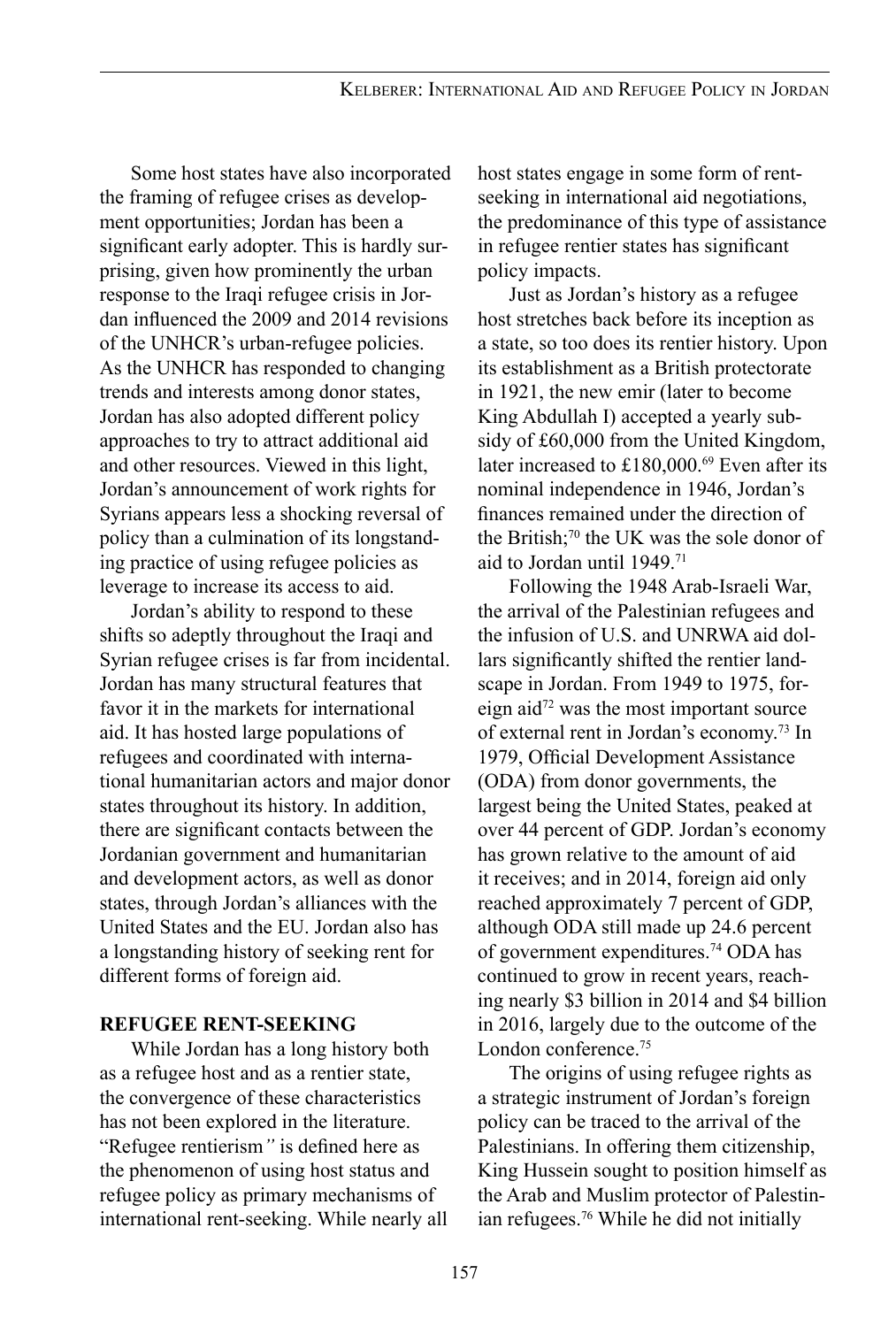use Palestinian rights to seek international rents, in the coming decades, this would become an important foreign-policy tool as well as a rent-seeking aid.<sup>77</sup> Contributions to UNRWA from the United States, in particular, augmented already large economic and military assistance transfers to Jordan, though they were far lower than current levels of humanitarian funding.78

Jordan's first significant period of refugee-rentier behavior began during international negotiations for aid during the Iraqi refugee crisis in the Iraq War of 2003. As other sources of foreign aid had decreased in the 1990s and 2000s, Jordanian appeals for humanitarian aid during that war centered on the burden of hosting thousands of Iraqi refugees.<sup>79</sup> The government highlighted the fact that Iraqi refugees lived entirely among the local population and directly affected the host community.

By using this strategy, Jordan was incentivized to inflate the size of the crisis and the level of need to elicit higher rent payments. It was criticized by many observers for allegedly overreporting the number of Iraqi refugees to gain more aid, citing numbers as high as 750,000- 1,000,000, while other groups concluded that no more than 100,000-200,000 Iraqis were in the country as refugees.<sup>80</sup> Jordan and the UNHCR also drew criticism for the steadily increasing levels of direct transfers to the Jordanian host government.81 Previously, the government had more quietly transferred resources to Jordanian communities from projects intended for Palestinian refugees.<sup>82</sup> In 2007, the UNHCR allocated 60 percent of its operating budget directly to the government, and the United States transferred an additional \$660 million as a supplemental payment to Jordan for hosting Iraqi refugees.<sup>83</sup>

The shift to explicit rent-seeking for humanitarian assistance had a significant impact on Jordan's domestic refugee policies towards Iraqis. Visa restrictions, increased deportations and prohibitive passport requirements were imposed by the Jordanian government on Iraqi refugees in early 2007, but these policies were relaxed after the UNHCR allocated 60 percent of its operating budget to the government that year.84 In another instance, Jordan imposed further visa restrictions in May 2008, only to rescind them after the United States agreed to increase Jordan's aid by \$660 million over five years.<sup>85</sup> Analyzing these events, Irene Gibson points out that "[t]he close relationship between increased aid and Jordan's betterment of policies puts into question whether aid is being granted to directly finance betterment in the lives of Iraqi refugees or as a bribe to the Jordanian government to alter unfavorable policies towards refugees."<sup>86</sup>

By expanding or retracting refugee rights, Jordan was able to frame its ongoing ability to adequately protect and assist Iraqi refugees as dependent on contributions from the international community. The arrival of the Iraqi refugees increased both U.S. and international aid transfers to Jordan for its role and instigated the pattern of rent-seeking by trading refugee rights for increases in assistance. Seen through this lens, Jordan's lack of binding domestic and international legislation regarding refugees is a deliberate choice intended to give the country the most operating space possible as it strategically implements (and retracts) policies over time. The government's refugee rentseeking strategy has reached its maturity in the context of the Syrian refugee crisis, culminating in the unprecedented outcome of the London conference.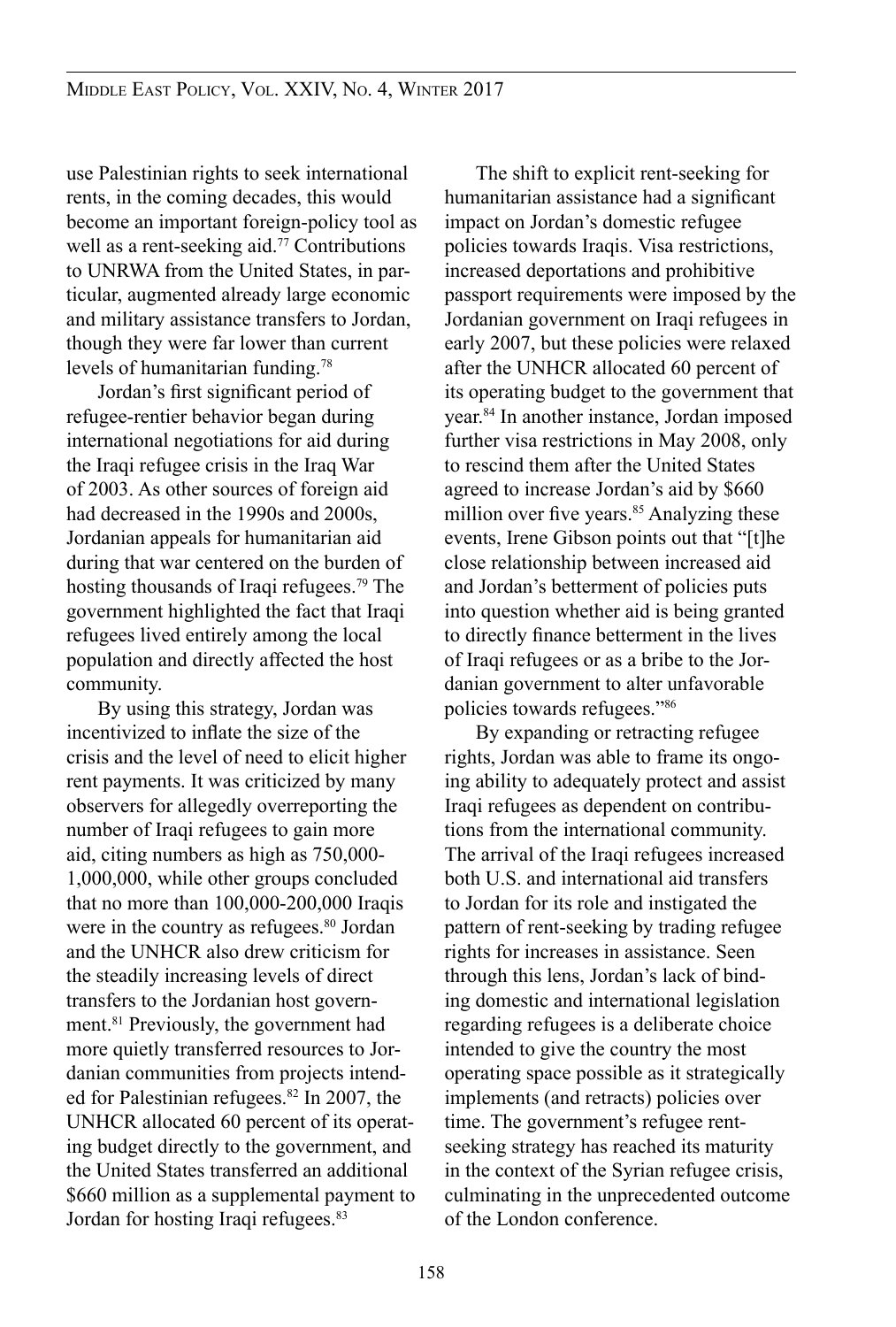### **THE JORDAN COMPACT**

Jordan's refugee rent-seeking strategy and its policy effects were on full display at the February 2016 London conference negotiations and in the subsequent Jordan Compact agreement. The London conference illustrates the competitive market for international humanitarian and development assistance in which refugee rentier states vie for limited resources. The negotiations highlight Jordan's shifting rentseeking strategy, as it correctly matched its strategy with the interests and needs of both donor states and international organizations, resulting in a higher level of per-capita assistance than either Turkey or Lebanon.

While Jordan had previously used refugee rights for rent-seeking, the highly political nature of their right to work meant that Jordan had to be convinced the payoffs would outweigh the domestic costs of exchanging work permits for aid. Staff at the UNHCR and World Bank lobbied the government for months, urging it to consider the sources of donor support that such a policy could unlock.<sup>87</sup> Those in support of the strategy emerged victorious, in large part due to key individuals in the government, the UNHCR, the World Bank and the royal family.

The UNHCR's Livelihood staff also worked with counterparts at the World Bank and within the Jordanian government to finalize the terms of the proposed assistance package, in particular development financing, prior to the London negotiations.88 According to a Livelihood officer with UNHCR Jordan, while "we understand that a work permit is not perfect… protection is our God,"89 and the right to work would offer a new form of protection for refugees, which Jordan could also leverage to access more humanitarian funds.

These conversations bore fruit. When the London conference opened in February 2016, the announcement to donors that Jordan would be willing to implement work rights for Syrian refugees in return for access to humanitarian assistance as well as — crucially — development financing was received with great excitement.<sup>90</sup> Jordan's country statement, delivered at the opening of the conference, reframes the appeal for assistance as an investment on the part of donors. In the introduction, Jordan calls for "a new paradigm… promoting economic development and opportunities in Jordan to the benefit of Jordanians and Syrian refugees." The country statement goes on to say,

New investment in Jordan is needed. A vital part of attracting business and stimulating economic growth is improved access to the EU market. Host communities need to be better supported. Support is urgently needed to address Jordan's fiscal problems, ideally through grants. Progress on these issues will define progress on commitments made in this compact on overall development and the job opportunities available.

Jordan emerged from the London conference with aid pledges far surpassing those of other regional host states as measured by aid per capita.<sup>91</sup> In addition to the funds of the 3RP, the London conference resulted in multilateral development banks more than doubling Jordan's access to loans and grants from \$800 million to \$1.8 billion.<sup>92</sup> The World Bank, the primary provider of development financing to Jordan and the main development actor in the London conference, usually bases its loan rates on a country's GNI per capita. Jordan's \$4,680 currently classifies it as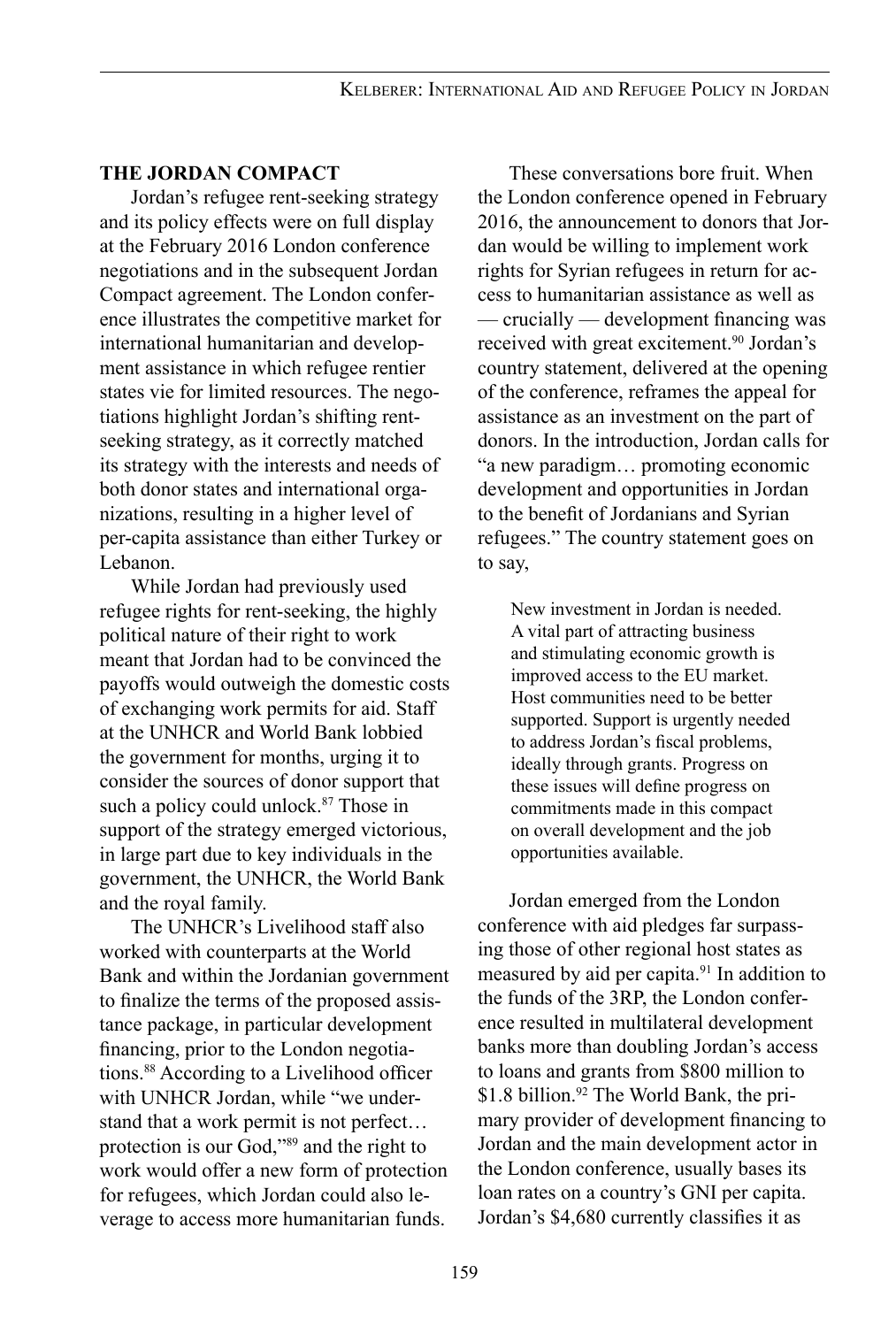an upper Middle-Income Country (MIC), a status it has held since 2012. Jordan has not been classified as a Low-Income Country (LIC) since 1972 and was a lower MIC from 1973-2011. Yet Jordan has continued to access development financing at a high rate; it rose dramatically in 2016 due to the concessional loans made available at the London conference. While its reclassification as an upper MIC in 2012 would typically lead to falling levels of financing, instead the reverse occurred, particularly after 2016.

According to a U.S. State Department official in the Population, Refugees, and Migration Bureau who was involved in the negotiations, "Jordan was able to change the whole environment of the London conference, which became not a refugee conference, but an international conference to help the host countries to host Syrian refugees."93 Even those within humanitarian and development agencies who had lobbied for the rent-seeking strategy were surprised by the results, particularly the level of development assistance offered by the World Bank and others in return for the refugees' right to work.94

The trade benefits that donor states offered to Jordan were also unique and outside the realm of a typical humanitarian-assistance package. Following on these promises, the EU and Jordan announced a finalized trade agreement in July 2016 to relax rules of origin on 52 product groups for 10 years for manufacturers who employ a minimum quota of Syrian refugees.<sup>95</sup> Taken together, the package of humanitarian aid, development assistance and trade benefits negotiated by Jordan far outstrips that of other regional host states. Even when the March 2016 agreement between the European Union and Turkey is taken into account — which provided Turkey

with a further  $\epsilon$ 3 billion, or approximately \$3.165 billion, Jordan still surpasses Turkey by more than \$3,000 per refugee, and Lebanon by nearly  $$1,600$  per refugee.<sup>96</sup> Notably, in the less political 3RP 2016, the UNHCR allocates roughly equivalent amounts of aid per capita to both Jordan and Lebanon; the London conference funds alone create significant divergence between the two countries, illustrating the success of Jordan's rent-seeking strategy at the negotiations.

The strategy, however, has political costs for the government, as the right to work for any migrant group is usually contentious, in this case made more so by intercommunal tensions. The domestic political costs incentivize Jordan to "not fulfill too many"<sup>97</sup> of its pledges at the London conference. The practical effects of work rights on the welfare of Syrian refugees have fallen far short of expectations in the first year since they were established, with only 35,000 of the original goal of 200,000 work permits distributed by early 2017.98 Some experts believe the government knew that the Jordan Compact's promises were not achievable in the current economic context, but that a lack of success would not have negative implications for aid delivery from donors. According to Temple University Prof. Sean Yom, an expert on Jordanian economics:

The bad business environment in Jordan is a pre-existing problem. To think we can make this work for Syrians — a disempowered, disenfranchised, fragmented population when it hasn't worked for Jordanians; that's just nuts. If or when the Jordan Compact fails, Jordan doesn't lose that much, because the refugee population is transient. For Jordan, this is win-win.99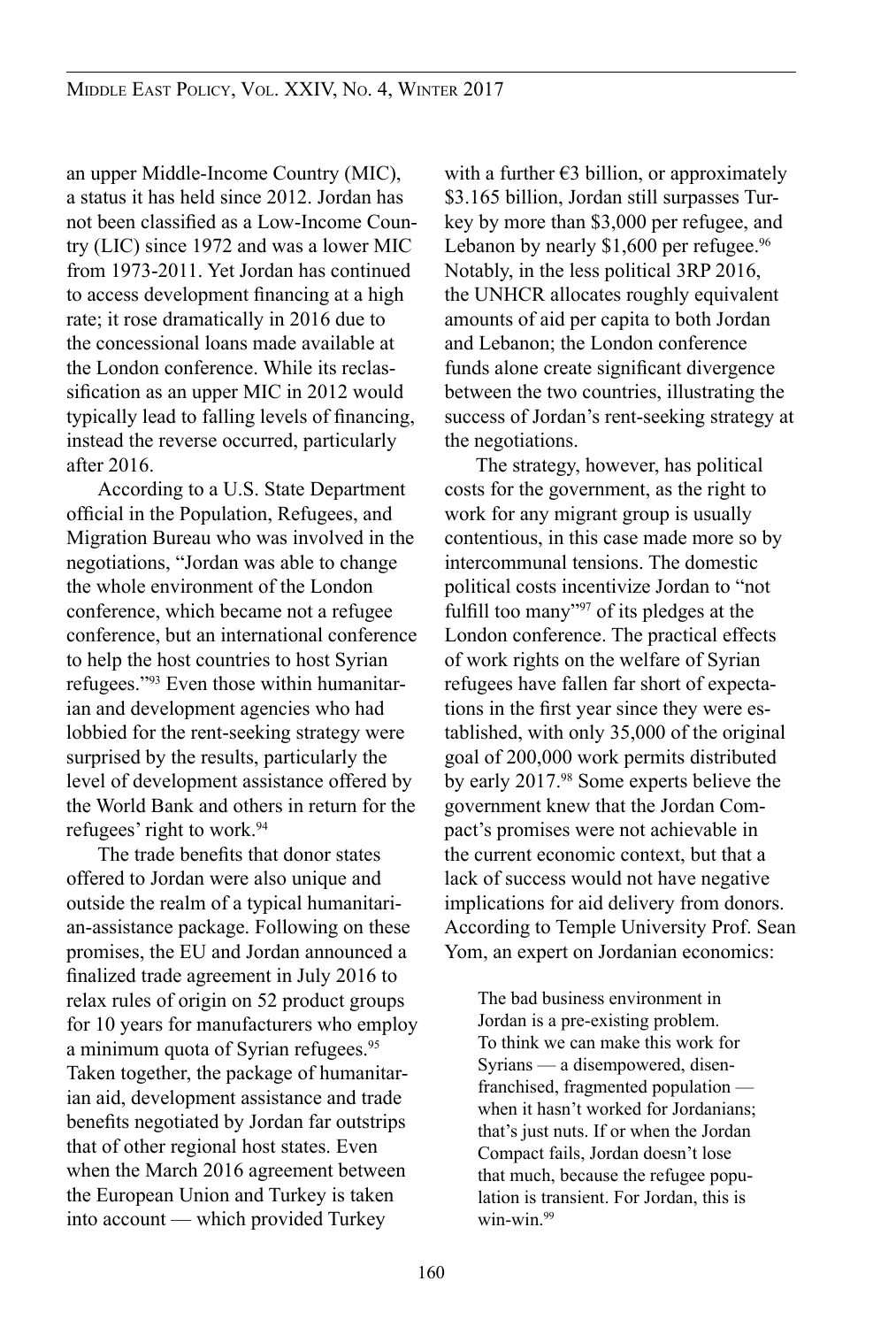#### **CONCLUSIONS**

While Jordan's continued access to humanitarian and development assistance for its hosting of Syrian refugees is by no means assured, the outcome of the April 2017 Brussels Conference indicates that they will remain a significant source of rent for Jordan for the time being. While country-specific data has yet to be released, donors pledged more than \$6 billion in grants and loans for 2017, and \$2.2 billion in loans at concessional rates.<sup>100</sup>

The lauded Jordan Compact and the shift in Jordan's strategies are not without negative implications. Though development-based approaches have long been advocated by urban-refugee and refugeelivelihoods researchers and practitioners, it is troubling that these approaches are implicitly and explicitly framed as avenues to decrease demand for resettlement and informal migration to donor states. This article was written in the weeks following the re-imposition of part of the current U.S. presidential administration's complete moratorium on refugee resettlement for at least 120 days by the Supreme Court, until it could hear arguments for the case in October 2017. Development-based approaches to serve refugees living in host countries should not be used as a pretext to pursue these increasingly restrictive policies of resettlement and asylum. In 2015, less than 1 percent of refugees recognized by UN-HCR worldwide were resettled to just 32 designated resettlement countries, a dismal record only expected to grow worse if the United States continues to block its own resettlement program, the world's largest.<sup>101</sup>

There are also ethical concerns about the reclassification of refugees as essentially migrant laborers and what that would mean for refugee-protection space. Jordan already has key issues with the Ministry

of Labor's capacity to inspect all refugee workplaces, register informal businesses and protect refugee rights in a humanitarian space to which they are not accustomed.102 There are also concerns about the effects of Syrian participation in the labor market on other migrant groups. These fears have largely been unrealized, according to the most recent data. In July 2016, of 313,844 total migrant work permits reported by the Ministry of Labor, 22,687 permits, or just 7 percent of the total, were held by Syrians.<sup>103</sup> Nearly a year later, in May 2017, approximately 50,901 Syrians had been issued work permits, making up 10 percent of migrant workers, although some of these were renewals. The number of work permits held by other groups, however, has risen to 475,081, for a total of 525,990.104 The large increase in the number of migrant workers bears further examination, however, as it is unclear what percentage of the number of work permits for 2017 are in fact renewals.

Although the results of the 2016 Jordan Compact have been mixed, the Jordan Document (similar to a country statement) presented at the Brussels Conference calls for additional development aid and trade agreements to ensure that the limited initial successes of the previous year can be expanded.<sup>105</sup> These funds will likely also accrue directly to the government, as was the case with the Jordan Compact funds. Despite the rhetoric around the need for development, \$834.6 million of the \$935.6 million in concessional loans Jordan received in 2016 went to direct budget support, and only \$93 million were allocated to development projects,<sup>106</sup> demonstrating that the Jordanian government's rent-seeking strategy has continued to pay dividends, even when results do not meet expectations.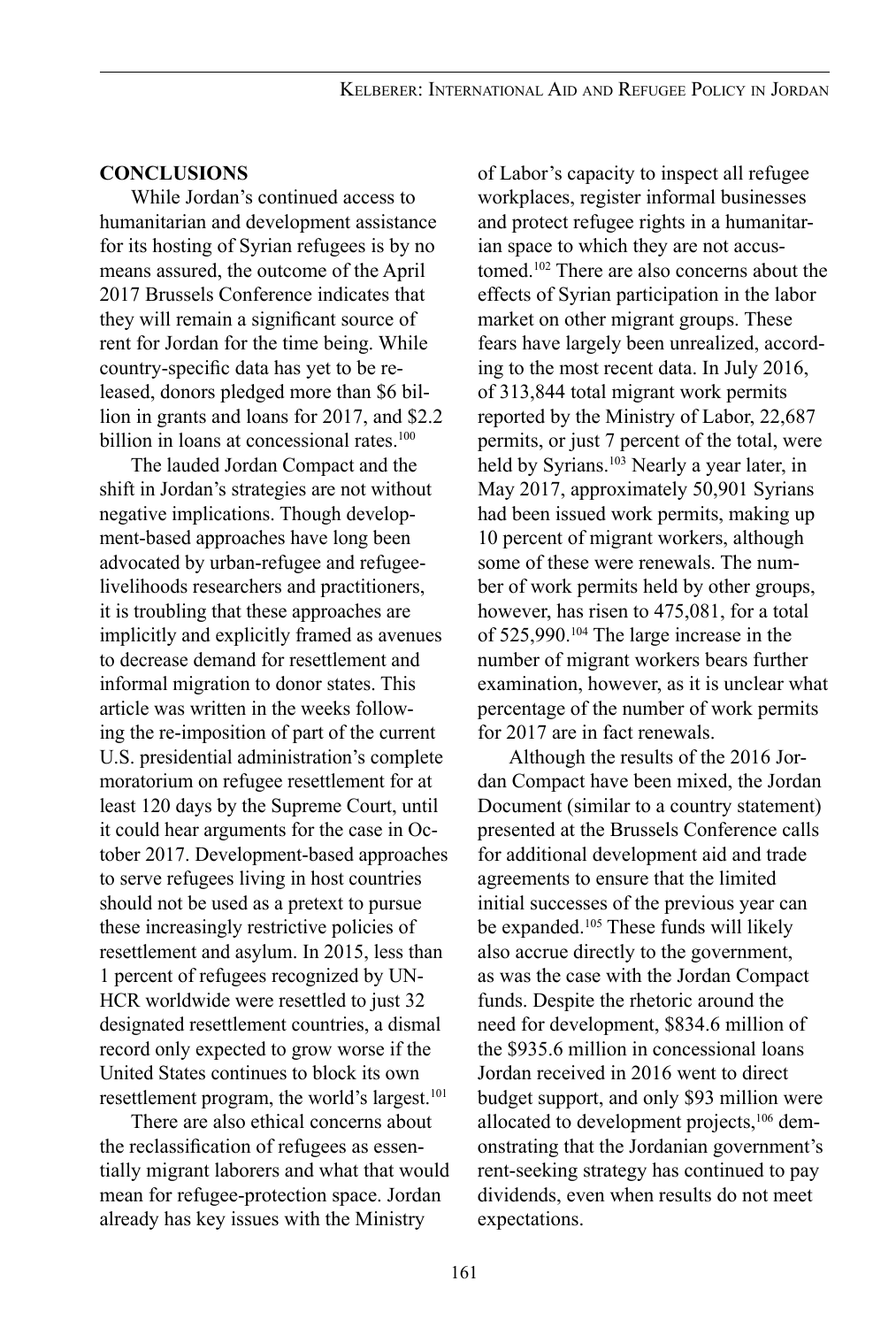On the other hand, should the supply of refugee-related rents fall, Syrian refugees may find that their newly granted rights in Jordan are anything but permanent. As the Syrian civil war drags on and donor interest wanes, the international

market for aid could very well change once again in the near future, leaving the government of Jordan to shift its sources of rent, its rent-seeking strategy and, likely, its refugee policies.

1 Figures retrieved from UNHCR Regional Response Portal, July 11, 2017, http://data.unhcr.org/syrianrefugees/regional.php. A note on figures: Numbers throughout this report are largely drawn from UNHCR and government sources, with media and NGO figures noted where necessary or where significant divergence exists. Counting every single Syrian on the move and registering them with UNHCR and governments, however, is highly political and logistically impossible. Population numbers throughout this report are intended to give the reader as accurate a range of estimates as possible, with notes on any figures that are controversial or disputed, or where different methods of measurement could be employed.

2 Mohammad Ghazal, "Population Stands at Around 9.5 Million, including 2.9 Million Guests," *Jordan Times*, January 30, 2016.

<sup>3</sup> Throughout this paper, Jordan, Lebanon, and Turkey are referred to as the "major regional host countries" for their hosting of more than 92 percent of registered Syrian refugees. It should be noted that Iraq also hosts more than 242,000 registered Syrian refugees, and Egypt hosts more than 122,000 (UNHCR Regional Response Portal); and Adrian Edwards, "Needs Soar as Number of Syrian Refugees Tops 3 Million," UNHCR, August 29, 2014, http://www.unhcr.org/53ff76c99.html.

4 Koichi Koizumi and Gerhard Hoffstaedter, *Urban Refugees: Challenges in Protection, Services and Policy* (Routledge, 2015), 1.

5 Susan Razzaz, *A Challenging Market Becomes More Challenging: Jordanian Workers, Migrant Workers and Refugees in the Jordanian Labor Market* (Beirut: International Labor Organization, 2017).

<sup>6</sup> *Regional Refugee & Resilience Plan 2017-2018: Jordan* (Geneva: UNHCR, 2017), 5.

7 The UNHCR released six versions of the Regional Response Plan (RRP) from 2012-2014 before shifting to the Regional Refugee Response and Resilience Plans (3RP), since 2015. These plans are collectively referred to as RRPs unless referring to a specific iteration of the plan.

<sup>8</sup> *Regional Refugee & Resilience Plan 2017-2018: Jordan*, 4.

9 Funding figures retrieved from Regional Response Portal, July 11, 2017, http://data.unhcr.org/syrianrefugees/regional.php.

10 See Joseph Guay, *Social Cohesion between Syrian Refugees and Urban Host Communities in Lebanon and Jordan* (Amman: World Vision, 2015).

11 See *In Search of Work: Creating Jobs for Syrian Refugees — A Case Study of the Jordan Compact* (International Rescue Committee, 2017).

<sup>12</sup> *Supporting Syria and the Region: Post-London Conference Financial Tracking* (London: Department for International Development, February 2017), 5.

<sup>13</sup> Ibid., 7.

<sup>14</sup> European Commission, "Implementing the EU-Turkey Statement – Questions and Answers," news release, June 15, 2016, http://europa.eu/rapid/press-release\_MEMO-16-1664\_en.htm.

<sup>15</sup> See Jeffrey Crisp, "Mind the Gap! UNHCR, Humanitarian Assistance and the Development Process," *International Migration Review* 35, no. 1 (Spring 2001); and Gil Loescher, Alexander Betts and James Milner, *The United Nations High Commissioner for Refugees (UNHCR): The Politics and Practice of Refugee Protection* (Routledge, 2012).

<sup>16</sup> Patricia Ward, "Refugee Cities: Reflections on the Development and Impact of UNHCR Urban Refugee Policy in the Middle East," *Refugee Survey Quarterly* 33, no. 1 (2014): 77; and interview by author, UNHCR livelihood officer, October 2016.

<sup>17</sup> Interview by author, UNHCR staff, June 2015.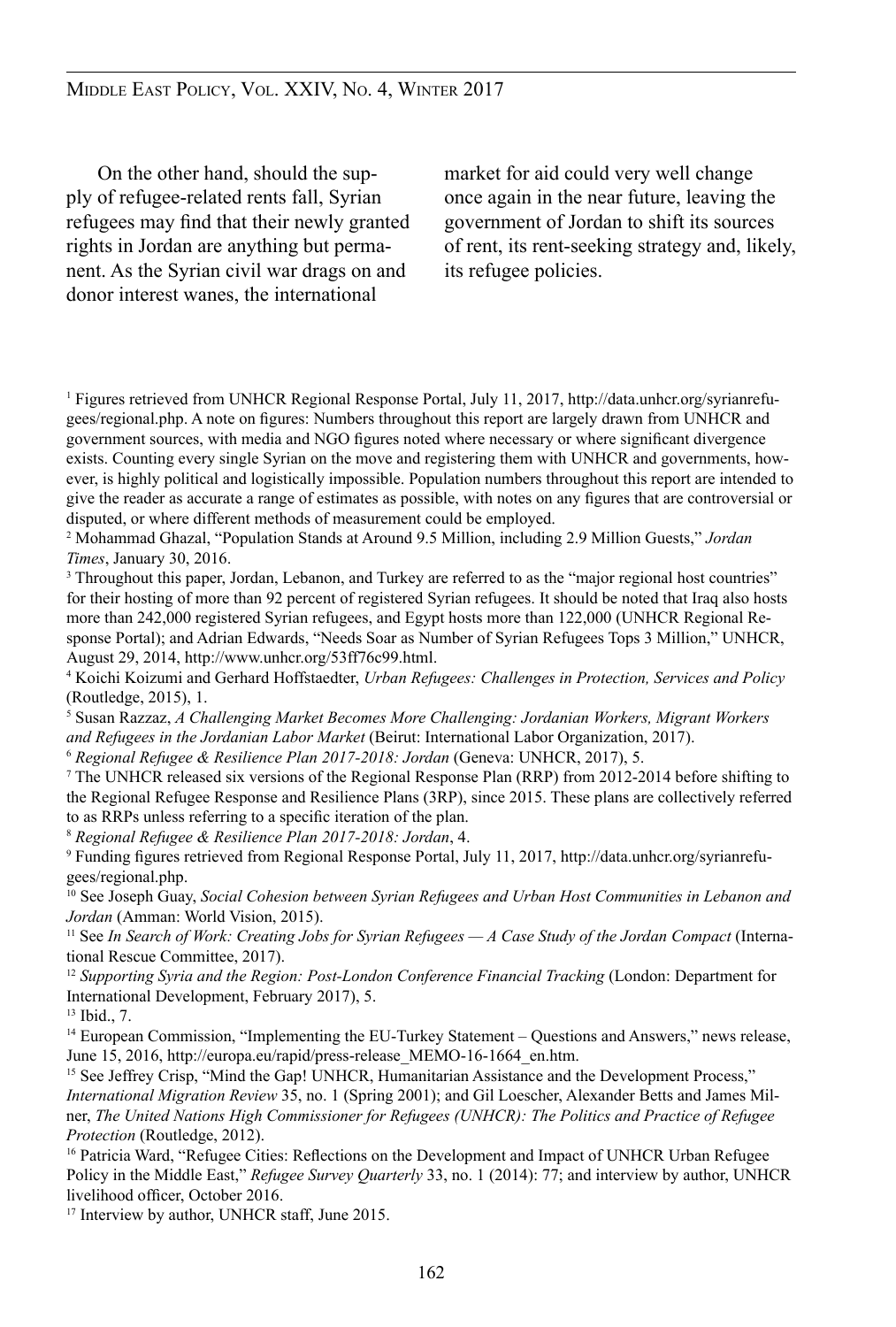18 Razzaz, *Challenging Market*, 25.

19 Oroub El-Abed, "The Discourse of Guesthood: Forced Migrants in Jordan," in *Managing Muslim Mobilities: Between Spiritual Geographies and the Global Security Regime*, ed. Anita H. Fabos and Riina Isotalo (Palgrave Macmillan, 2014), 81.

20 Anne Mariel Peters and Pete W. Moore, "Beyond Boom and Bust: External Rents, Durable Authoritarianism, and Institutional Adaptation in the Hashemite Kingdom of Jordan," *Studies in Comparative International Development* 44, no. 3 (July 24, 2009): 266.

<sup>21</sup> El-Abed, "Discourse of Guesthood," 81.

<sup>22</sup> Ibid., 86.

23 Elise G. Young, *Gender and Nation Building in the Middle East: The Political Economy of Health from Mandate Palestine to Refugee Camps in Jordan* (I.B. Tauris, 2012), 110: "Jordan was the only country to grant refugees citizenship rights under the 1954 Jordanian Nationality Law. After 1988, when Jordan renounced legal claim to the West Bank, refugees in the West Bank received a Jordanian passport valid for five years. Palestinians who had come to Jordan from Gaza after the 1967 war were not considered citizens (Gaza had been under Egyptian administration), and Gazans who returned to Jordan, expelled from Kuwait after the Gulf War, were not entitled to citizenship, property, or the right to work."

<sup>24</sup> Ibid., 83.

<sup>25</sup> See Clinton Bailey, *Jordan's Palestinian Challenge: 1948-1983* (Westview Press, 1984); and John K. Cooley, *Green March, Black September: The Story of the Palestinian Arabs* (Frank Cass, 1973).

<sup>26</sup> Nicholas Seeley, "The Politics of Aid to Iraqi Refugees in Jordan," *Middle East Research and Information Project* 40, no. 256 (Fall 2010), http://www.merip.org/mer/mer256/politics-aid-iraqi-refugees-jordan; and Géraldine Chatelard and Tim Morris, "Iraqi Refugees, Beyond the Urban Refugee Paradigm," *Refuge* 28, no. 1 (Winter 2011).

<sup>27</sup> Seeley, "Politics of Aid."

<sup>28</sup> Ibid.

29 Dallal Stevens, "Legal Status, Labelling, and Protection: The Case of Iraqi 'Refugees' in Jordan," *International Journal of Refugee Law* 25, no. 1 (March 2013): 6-7.

<sup>30</sup> El-Abed, "Discourse of Guesthood," 95.

 $31$  Ibid.

 $32$  Ibid.

<sup>33</sup> Seeley, "Politics of Aid."

<sup>34</sup> El-Abed, "Discourse of Guesthood," 97.

35 See Edward Gnehm, *Jordan and the Current Unrest in Syria*, issue brief no. 114, Peace Brief (United States Institute of Peace, 2011).

<sup>36</sup> The camp "bailout" system is technically the legitimate way for Syrian refugees to leave camps and move to urban areas. Similar to *kafala* or sponsorship programs for migrant laborers throughout the region, a bailout entails finding a Jordanian sponsor to take responsibility for the refugees who leave the camp. Until July 2014, the requirement was only loosely enforced, leading many refugees to leave camps without sponsors. Due to increasing numbers of refugees, the Ministry of Interior, in particular, which distributes ID cards to registered refugees that allow them access to services like healthcare and education, made it more difficult to obtain the MoI cards for refugees outside of camps without a bailout document. An "urban reverification exercise" conducted by the government of Jordan in 2015 also led to some refugees being forcibly relocated to camps, although exact numbers are unknown (Francis 2015).

<sup>37</sup> A third refugee camp, called "Cyber City," was funded by the United Arab Emirates and specifically houses Palestinian refugees from Syria (PRS). See Maisam Alahmed, "Statusless in Cyber City," *Middle East Research and Information Project*, no. 275 (Summer 2015), http://www.merip.org/mer/mer275/status-lesscyber-city.

<sup>38</sup> Katarzyna Grabska, "Marginalization in Urban Spaces of the Global South: Urban Refugees in Cairo," *Journal of Refugee Studies* 19, no. 3 (2006), 289.

<sup>39</sup> Jose Ciro Martinez, "Bread Is Life: The Intersection of Welfare Politics and Emergency Aid in Jordan," *Middle East Research and Information Project* 44, no. 272 (Fall 2014), http://www.merip.org/mer/mer272/ bread-life.

40 Interviews by author: UNHCR officers, June 2015; humanitarian practitioners, March 2016; Livelihood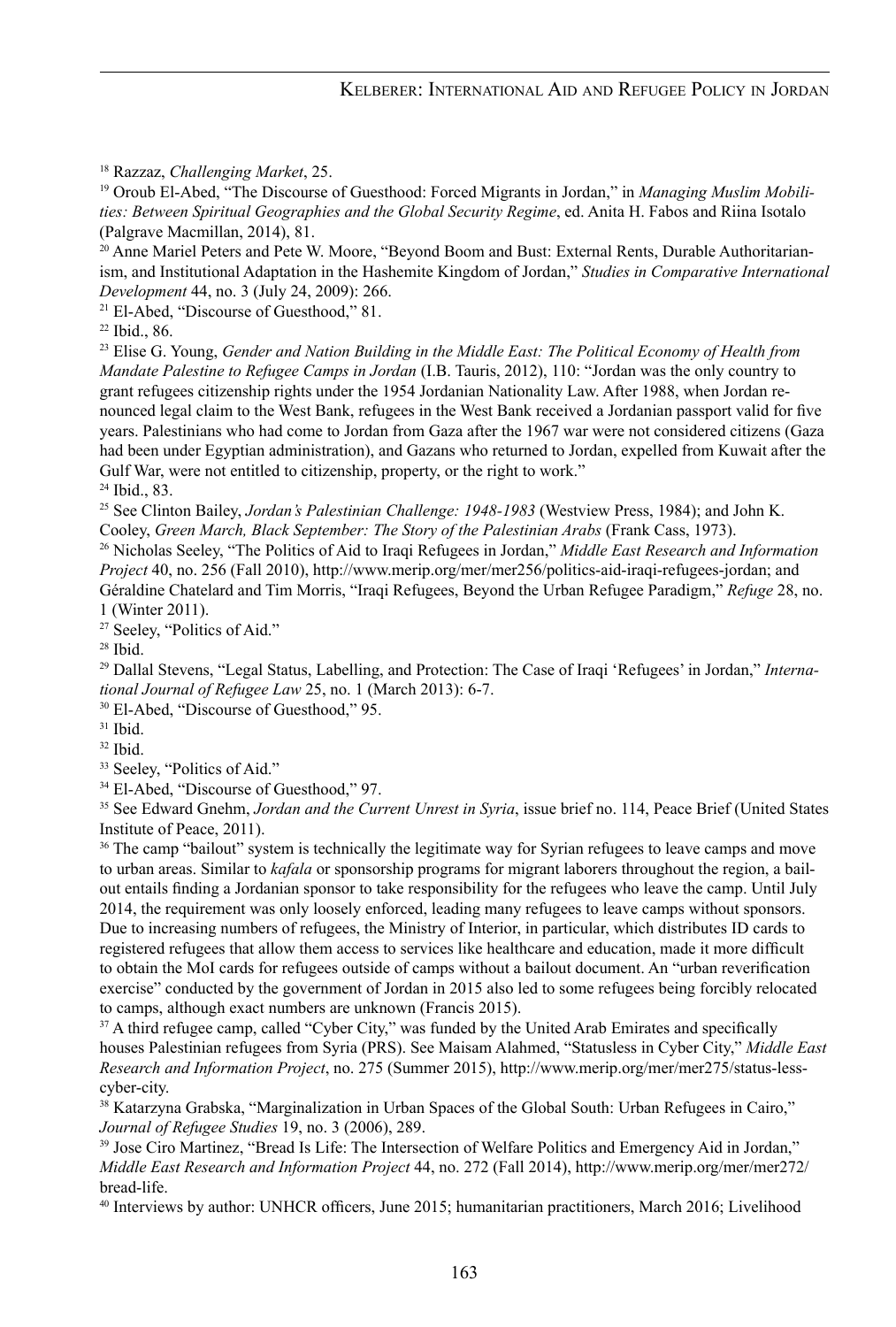Working Group meeting, January 2017.

<sup>41</sup> *Jordan Response Plan (JRP)* 2015, 77. Emphasis added.

42 UNHCR Regional Funding Snapshot, January 2016. Retrieved from Regional Response Portal.

<sup>43</sup> *JRP* 2015, 14.

<sup>44</sup> Interview by author, Ministry of Foreign Affairs (MoFA), March 2016.

<sup>45</sup> *Regional Response Plan (RRP)* Jordan 2014, 116.

<sup>46</sup> Imad Fakhoury, Jordan Statement at the Third International Conference on Financing for Development, Country Statement (Addis Ababa, 2015).

<sup>47</sup> Interview by author, MoFA, March 2016.

<sup>48</sup> Crisp, "Mind the Gap," 172.

<sup>49</sup> Ibid.

<sup>50</sup> Ibid., 170.

51 Loescher et al., *High Commissioner for Refugees,* 42-43.

<sup>52</sup> Crisp, "Mind the Gap," 174.

53 Loescher et al., *High Commissioner for Refugees,* 56.

<sup>54</sup> UNHCR defines a protracted refugee crisis as one in which more than 5,000 nationals reside in a country outside of their country of origin for at least five years.

<sup>55</sup> Ibid., 68.

<sup>56</sup> See Karen Jacobsen, "Can Refugees Benefit the State? Refugee Resources and African Statebuilding," *Journal of Modern African Studies* 40, no. 04 (2002); Grabska 2006; Oliver Bakewell, "'Keeping Them in Their Place': The Ambivalent Relationship between Development and Migration in Africa," *Third World Quarterly* 29, no. 7 (2008); Dale Buscher, "New Approaches to Urban Refugee Livelihoods," *Refuge* 28, no. 2 (Fall 2011); and Jeffrey Crisp, *The Local Integration and Local Settlement of Refugees: A Conceptual and Historical Analysis,* working paper no. 102 (Geneva: UNHCR, 2004).

<sup>57</sup> P. Ward, "Refugee Cities: Reflections on the Development and Impact of UNHCR Urban Refugee Policy in the Middle East," *Refugee Survey Quarterly* 33, no. 1 (2014), 79.

58 Jeffrey Crisp and Marybeth Morand, "Better Late than Never? The Evolution and Implementation of UN-HCR's Urban Refugee Policy" (lecture, Trinity Term 2015 Public Seminar Series, Refugee Studies Centre, Oxford, May 8, 2015).

 $59$  Ibid.

60 Koichi Koizumi and Gerhard Hoffstaedter, *Urban Refugees: Challenges in Protection, Services and Policy* (Routledge, 2015), 2.

 $61$  Ibid.

 $62$  Ibid.

63 Jeffrey Crisp, *Surviving in the City A Review of UNHCR's Operation for Iraqi Refugees in Urban Areas of Jordan, Lebanon and Syria* (UNHCR, 2009).

<sup>64</sup> *UNHCR Policy on Alternatives to Camps*, report (UNHCR, 2014).

<sup>65</sup> Ibid., 4.

<sup>66</sup> Ibid. Emphasis added.

67 Loescher et al., *High Commissioner for Refugees,* 52.

<sup>68</sup> International Organization for Migration, "Inclusion of Migration in UN Sustainable Development Goals, a Milestone," news release, September 25, 2015, https://www.iom.int/news/inclusion-migration-un-sustainabledevelopment-goals-milestone.

<sup>69</sup> Peters and Moore, "Beyond Boom and Bust," 265.

70 Warwick M. Knowles, *Jordan since 1989: A Study in Political Economy* (I.B. Tauris, 2005), 27.  $71$  Ibid.

<sup>72</sup> In Knowles, *Jordan since 1989*, "foreign aid" or "foreign assistance" as a category of rent for Jordan is measured by continuing total Official Development Assistance, U.S. military assistance (U.S. State Department data), and other bilateral donor country assistance.

<sup>73</sup> For histories of Jordan's distinct periods of rentierism, see Laurie A. Brand, *Jordan's Inter-Arab Relations: The Political Economy of Alliance Making* (Columbia University Press, 1995); Knowles, *Jordan since 1989*; and Peters and Moore, "Beyond Boom and Bust."

74 Retrieved from World Bank country data, April 20, 2017, http://data.worldbank.org/.